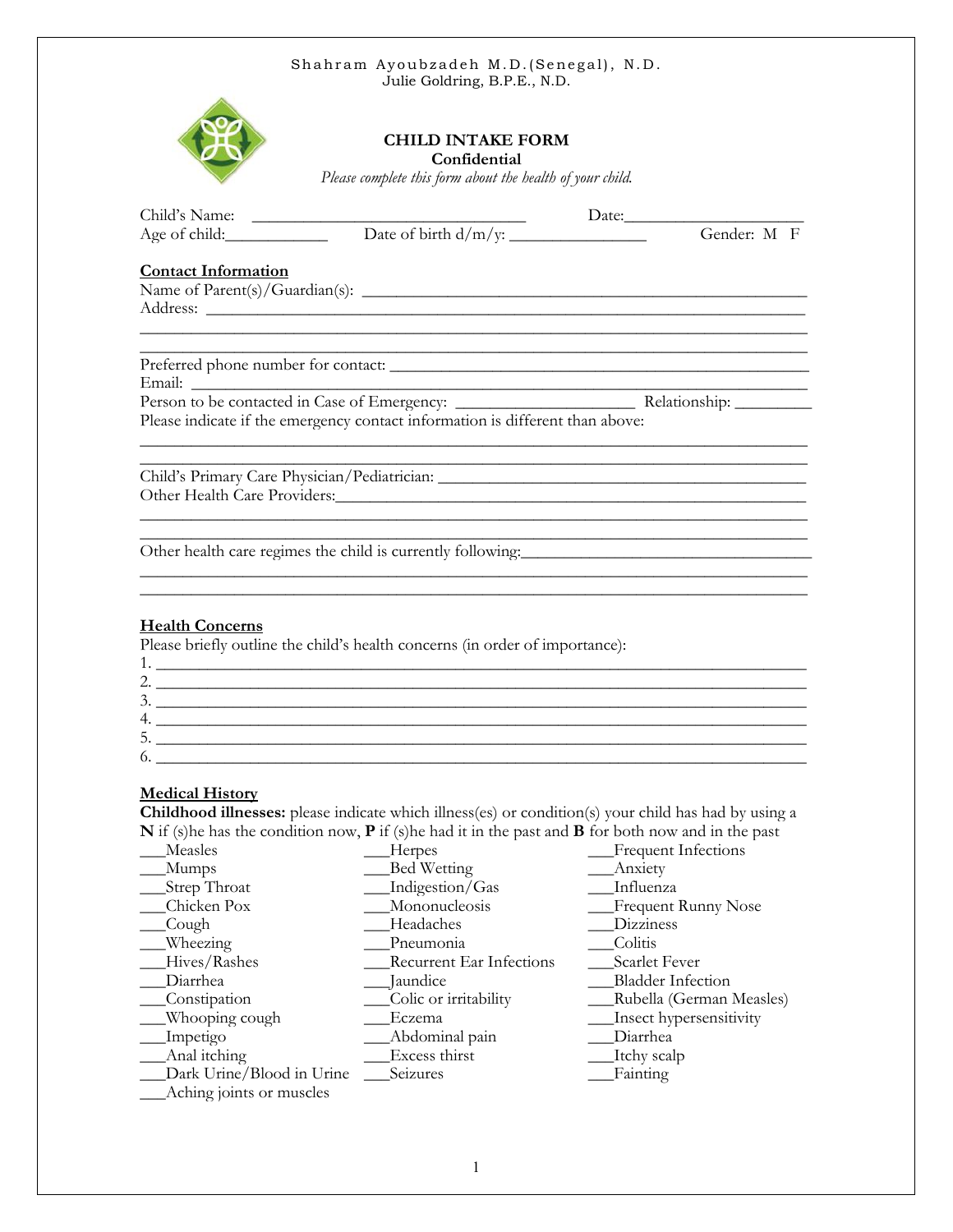\_\_\_\_\_\_\_\_\_\_\_\_\_\_\_\_\_\_\_\_\_\_\_\_\_\_\_\_\_\_\_\_\_\_\_\_\_\_\_\_\_\_\_\_\_\_\_\_\_\_\_\_\_\_\_\_\_\_\_\_\_\_\_\_\_\_\_\_\_\_\_\_\_\_\_\_\_\_ \_\_\_\_\_\_\_\_\_\_\_\_\_\_\_\_\_\_\_\_\_\_\_\_\_\_\_\_\_\_\_\_\_\_\_\_\_\_\_\_\_\_\_\_\_\_\_\_\_\_\_\_\_\_\_\_\_\_\_\_\_\_\_\_\_\_\_\_\_\_\_\_\_\_\_\_\_\_

\_\_\_\_\_\_\_\_\_\_\_\_\_\_\_\_\_\_\_\_\_\_\_\_\_\_\_\_\_\_\_\_\_\_\_\_\_\_\_\_\_\_\_\_\_\_\_\_\_\_\_\_\_\_\_\_\_\_\_\_\_\_\_\_\_\_\_\_\_\_\_\_\_\_\_\_\_\_

Please list any complications that resulted from any of the above illnesses:

Does the child suffer from any serious or chronic illness?

Please indicate any injuries, hospitalizations or surgeries (please add dates, reasons, and complications):

How many times a year does the child suffer from the following?: Ear Infections:\_\_\_\_\_\_\_\_\_\_\_\_\_\_\_\_ Strep Throat:\_\_\_\_\_\_\_\_\_\_\_\_\_ Colds:\_\_\_\_\_\_\_\_\_\_\_\_\_\_

\_\_\_\_\_\_\_\_\_\_\_\_\_\_\_\_\_\_\_\_\_\_\_\_\_\_\_\_\_\_\_\_\_\_\_\_\_\_\_\_\_\_\_\_\_\_\_\_\_\_\_\_\_\_\_\_\_\_\_\_\_\_\_\_\_\_\_\_\_\_\_\_\_\_\_\_\_\_

Does the child have any allergies (medications, supplements, contact agents, foods, environment, etc.)?:\_\_\_\_\_\_\_\_\_\_\_\_\_\_\_\_\_\_\_\_\_\_\_\_\_\_\_\_\_\_\_\_\_\_\_\_\_\_\_\_\_\_\_\_\_\_\_\_\_\_\_\_\_\_\_\_\_\_\_\_\_\_\_\_\_\_\_\_\_\_\_\_\_\_

 $\frac{1}{2}$  ,  $\frac{1}{2}$  ,  $\frac{1}{2}$  ,  $\frac{1}{2}$  ,  $\frac{1}{2}$  ,  $\frac{1}{2}$  ,  $\frac{1}{2}$  ,  $\frac{1}{2}$  ,  $\frac{1}{2}$  ,  $\frac{1}{2}$  ,  $\frac{1}{2}$  ,  $\frac{1}{2}$  ,  $\frac{1}{2}$  ,  $\frac{1}{2}$  ,  $\frac{1}{2}$  ,  $\frac{1}{2}$  ,  $\frac{1}{2}$  ,  $\frac{1}{2}$  ,  $\frac{1$ 

### **Vaccinations** (please check)

| Vaccination                        |  | Age received Reaction to vaccine? |  |
|------------------------------------|--|-----------------------------------|--|
| Hepatitis B (HBV)                  |  |                                   |  |
| Measles/Mumps/Rubella (MMR)        |  |                                   |  |
| Injected/Oral Polio (IPV/OPV/TOPV) |  |                                   |  |
| Diptheria/Tetanus/Pertussis (DTP)  |  |                                   |  |
| Chicken Pox (Varivax)              |  |                                   |  |
| Haemophilus influenza B (HiB/HbCV) |  |                                   |  |
| Pneumococcal                       |  |                                   |  |
| Flu shot                           |  |                                   |  |
| Meningitis                         |  |                                   |  |
| Prevnar (pneumonia)                |  |                                   |  |
| Other:                             |  |                                   |  |

#### **Medications**

Please indicate which medication(s) the child is now using or has used in the past:

|                       | now | past | frequency | types used/notes |  |
|-----------------------|-----|------|-----------|------------------|--|
| Pain/Fever Medication |     |      |           |                  |  |
|                       |     |      |           |                  |  |
| Decongestants         |     |      |           |                  |  |
| Other                 |     |      |           |                  |  |
|                       |     |      |           |                  |  |
|                       |     |      |           |                  |  |

Please list all vitamins, herbs, homeopathic, or other supplements currently being taken (or has been taken with some frequency in the past): \_\_\_\_\_\_\_\_\_\_\_\_\_\_\_\_\_\_\_\_\_\_\_\_\_\_\_\_\_\_\_\_\_\_\_\_\_\_\_\_\_\_\_\_\_\_\_

\_\_\_\_\_\_\_\_\_\_\_\_\_\_\_\_\_\_\_\_\_\_\_\_\_\_\_\_\_\_\_\_\_\_\_\_\_\_\_\_\_\_\_\_\_\_\_\_\_\_\_\_\_\_\_\_\_\_\_\_\_\_\_\_\_\_\_\_\_\_\_\_\_\_\_\_\_\_

\_\_\_\_\_\_\_\_\_\_\_\_\_\_\_\_\_\_\_\_\_\_\_\_\_\_\_\_\_\_\_\_\_\_\_\_\_\_\_\_\_\_\_\_\_\_\_\_\_\_\_\_\_\_\_\_\_\_\_\_\_\_\_\_\_\_\_\_\_\_\_\_\_\_\_\_\_\_ \_\_\_\_\_\_\_\_\_\_\_\_\_\_\_\_\_\_\_\_\_\_\_\_\_\_\_\_\_\_\_\_\_\_\_\_\_\_\_\_\_\_\_\_\_\_\_\_\_\_\_\_\_\_\_\_\_\_\_\_\_\_\_\_\_\_\_\_\_\_\_\_\_\_\_\_\_\_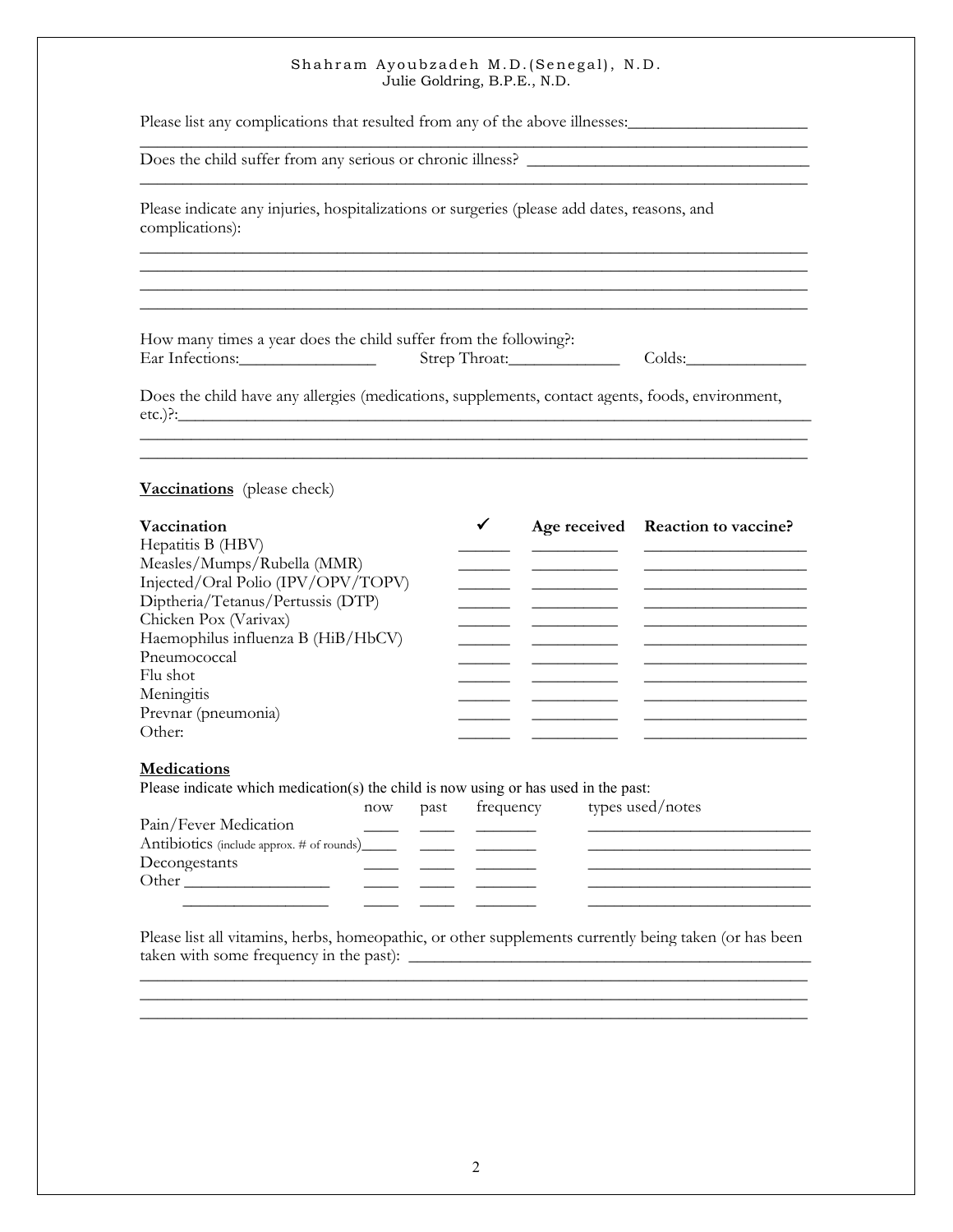### **Prenatal History**

| Were there any genetic concerns before/during pregnancy?: $Y/N$ |  |
|-----------------------------------------------------------------|--|
| How would you describe the health of the parents at conception? |  |

\_\_\_\_\_\_\_\_\_\_\_\_\_\_\_\_\_\_\_\_\_\_\_\_\_\_\_\_\_\_\_\_\_\_\_\_\_\_\_\_\_\_\_\_\_\_\_\_\_\_\_\_\_\_\_\_\_\_\_\_\_\_\_\_\_\_\_\_\_\_\_\_\_\_\_\_\_\_ \_\_\_\_\_\_\_\_\_\_\_\_\_\_\_\_\_\_\_\_\_\_\_\_\_\_\_\_\_\_\_\_\_\_\_\_\_\_\_\_\_\_\_\_\_\_\_\_\_\_\_\_\_\_\_\_\_\_\_\_\_\_\_\_\_\_\_\_\_\_\_\_\_\_\_\_\_\_

\_\_\_\_\_\_\_\_\_\_\_\_\_\_\_\_\_\_\_\_\_\_\_\_\_\_\_\_\_\_\_\_\_\_\_\_\_\_\_\_\_\_\_\_\_\_\_\_\_\_\_\_\_\_\_\_\_\_\_\_\_\_\_\_\_\_\_\_\_\_\_\_\_\_\_\_\_\_

\_\_\_\_\_\_\_\_\_\_\_\_\_\_\_\_\_\_\_\_\_\_\_\_\_\_\_\_\_\_\_\_\_\_\_\_\_\_\_\_\_\_\_\_\_\_\_\_\_\_\_\_\_\_\_\_\_\_\_\_\_\_\_\_\_\_\_\_\_\_\_\_\_\_\_\_\_\_

\_\_\_\_\_\_\_\_\_\_\_\_\_\_\_\_\_\_\_\_\_\_\_\_\_\_\_\_\_\_\_\_\_\_\_\_\_\_\_\_\_\_\_\_\_\_\_\_\_\_\_\_\_\_\_\_\_\_\_\_\_\_\_\_\_\_\_\_\_\_\_\_\_\_\_\_\_\_ \_\_\_\_\_\_\_\_\_\_\_\_\_\_\_\_\_\_\_\_\_\_\_\_\_\_\_\_\_\_\_\_\_\_\_\_\_\_\_\_\_\_\_\_\_\_\_\_\_\_\_\_\_\_\_\_\_\_\_\_\_\_\_\_\_\_\_\_\_\_\_\_\_\_\_\_\_\_

\_\_\_\_\_\_\_\_\_\_\_\_\_\_\_\_\_\_\_\_\_\_\_\_\_\_\_\_\_\_\_\_\_\_\_\_\_\_\_\_\_\_\_\_\_\_\_\_\_\_\_\_\_\_\_\_\_\_\_\_\_\_\_\_\_\_\_\_\_\_\_\_\_\_\_\_\_\_

How would you describe the health of the mom during pregnancy (physical/emotional stress)?: \_\_\_\_\_\_

Did the mother suffer any traumas during pregnancy?: \_\_\_\_\_\_\_\_\_\_\_\_\_\_\_\_\_\_\_\_\_\_\_\_\_\_\_\_\_\_\_\_\_\_\_

Was there an excess intake of any certain food during pregnancy? \_\_\_\_\_\_\_\_\_\_\_\_\_\_\_\_\_\_\_\_\_\_\_\_\_\_\_

Please list exposure to any of the following substances during pregnancy - drugs, alcohol, smoke, second-hand smoke:

Please list the supplements and/or medications the mother was taking during pregnancy:

# **Labour and Delivery**

Was the birth pre-term or post-date pregnancy? \_\_\_\_\_\_\_\_\_\_\_\_\_\_\_\_\_\_\_\_\_\_\_\_\_\_\_\_\_\_\_\_\_ Were there any complications of labour (placenta previa, breech, hypotension, etc.)? \_\_\_\_\_\_\_\_\_\_\_\_\_\_

|            | Type of delivery (vaginal, caesarean; breech, vertex): __                |          | Was an epidural used?: $Y/N$ |
|------------|--------------------------------------------------------------------------|----------|------------------------------|
|            | Was there any need for resuscitation of the child?                       | Y/N      |                              |
|            | Was the baby discharged with the mother? $Y/N$                           |          |                              |
|            | Did the child experience any of the following at or shortly after birth? |          |                              |
| __Jaundice | Rashes                                                                   | Seizures | Birth Injuries               |
| Other:     |                                                                          |          |                              |

### **Developmental History**

Have there been any developmental delays? Have there been any periods of rapid weight gain or weight loss? \_\_\_\_\_\_\_\_\_\_\_\_\_\_\_\_\_\_\_\_\_\_\_\_\_\_\_ \_\_\_\_\_\_\_\_\_\_\_\_\_\_\_\_\_\_\_\_\_\_\_\_\_\_\_\_\_\_\_\_\_\_\_\_\_\_\_\_\_\_\_\_\_\_\_\_\_\_\_\_\_\_\_\_\_\_\_\_\_\_\_\_\_\_\_\_\_\_\_\_\_\_\_\_\_\_

| Milestone<br>Supports self in standing position<br>Weaned off breast milk<br>First Tooth<br>Crawls<br>First word (besides mama, dada)<br>Walks                                                                                                                                                        | Age | <b>Milestone</b><br>Toilet trained<br>Ties shoes<br>Dresses without help<br><b>Hits Puberty</b><br>First menstruation | Age |
|-------------------------------------------------------------------------------------------------------------------------------------------------------------------------------------------------------------------------------------------------------------------------------------------------------|-----|-----------------------------------------------------------------------------------------------------------------------|-----|
| <b>Nutrition and Lifestyle</b><br>Was/is the child breastfed? $Y/N$<br>Was the child fed formula? $Y/N$ Type (milk, soy, other): $\qquad \qquad$<br>At what age was the formula was introduced?:<br>Were/is there any feeding difficulties?<br>Did the child ever have any difficulty gaining weight? | Y/N | For how long?                                                                                                         |     |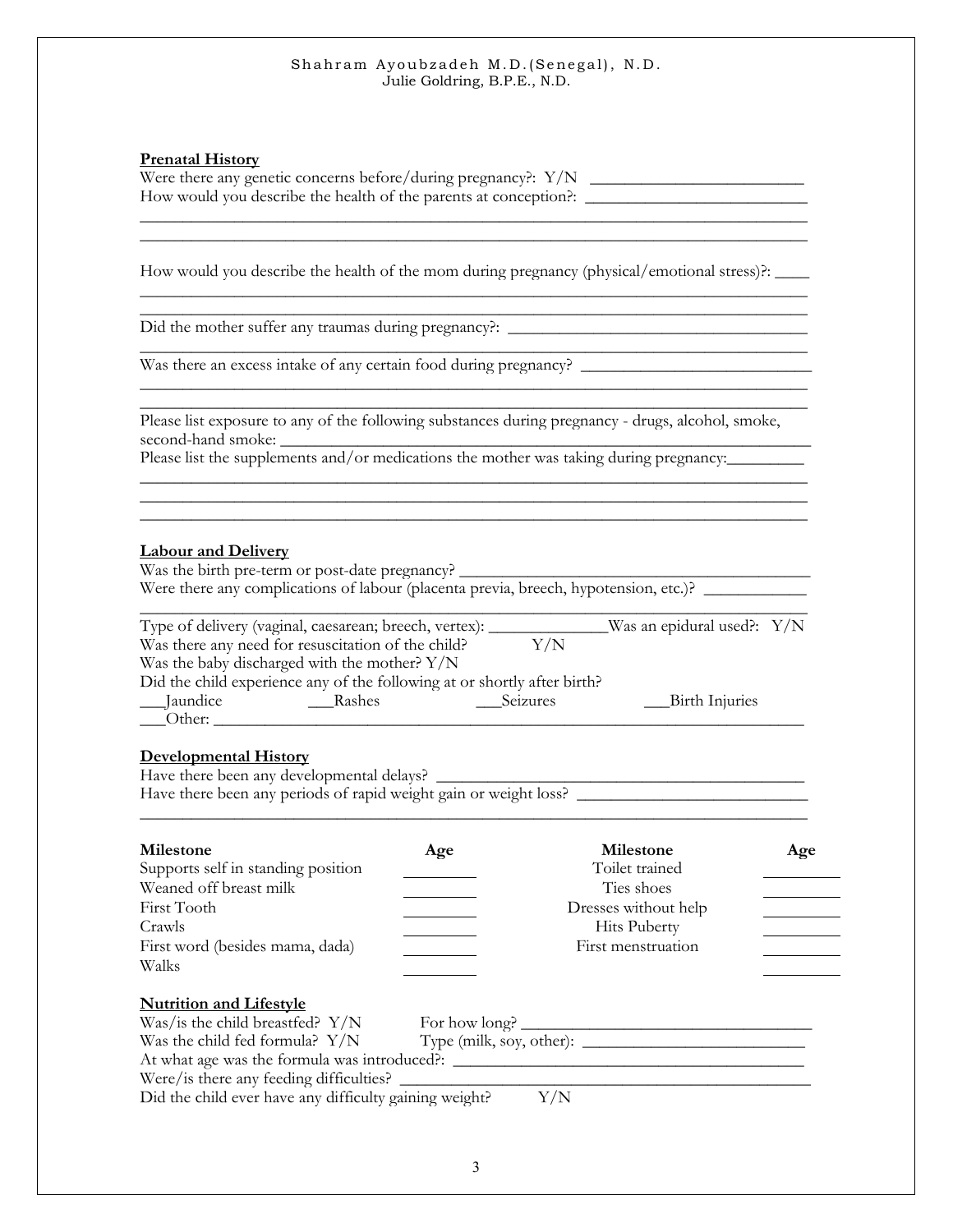\_\_\_\_\_\_\_\_\_\_\_\_\_\_\_\_\_\_\_\_\_\_\_\_\_\_\_\_\_\_\_\_\_\_\_\_\_\_\_\_\_\_\_\_\_\_\_\_\_\_\_\_\_\_\_\_\_\_\_\_\_\_\_\_\_\_\_\_\_\_\_\_\_\_\_\_\_\_

\_\_\_\_\_\_\_\_\_\_\_\_\_\_\_\_\_\_\_\_\_\_\_\_\_\_\_\_\_\_\_\_\_\_\_\_\_\_\_\_\_\_\_\_\_\_\_\_\_\_\_\_\_\_\_\_\_\_\_\_\_\_\_\_\_\_\_\_\_\_\_\_\_\_\_\_\_\_

\_\_\_\_\_\_\_\_\_\_\_\_\_\_\_\_\_\_\_\_\_\_\_\_\_\_\_\_\_\_\_\_\_\_\_\_\_\_\_\_\_\_\_\_\_\_\_\_\_\_\_\_\_\_\_\_\_\_\_\_\_\_\_\_\_\_\_\_\_\_\_\_\_\_\_\_\_\_

\_\_\_\_\_\_\_\_\_\_\_\_\_\_\_\_\_\_\_\_\_\_\_\_\_\_\_\_\_\_\_\_\_\_\_\_\_\_\_\_\_\_\_\_\_\_\_\_\_\_\_\_\_\_\_\_\_\_\_\_\_\_\_\_\_\_\_\_\_\_\_\_\_\_\_\_\_\_

\_\_\_\_\_\_\_\_\_\_\_\_\_\_\_\_\_\_\_\_\_\_\_\_\_\_\_\_\_\_\_\_\_\_\_\_\_\_\_\_\_\_\_\_\_\_\_\_\_\_\_\_\_\_\_\_\_\_\_\_\_\_\_\_\_\_\_\_\_\_\_\_\_\_\_\_\_\_

\_\_\_\_\_\_\_\_\_\_\_\_\_\_\_\_\_\_\_\_\_\_\_\_\_\_\_\_\_\_\_\_\_\_\_\_\_\_\_\_\_\_\_\_\_\_\_\_\_\_\_\_\_\_\_\_\_\_\_\_\_\_\_\_\_\_\_\_\_\_\_\_\_\_\_\_\_\_

What foods were introduced before 6 months?

What foods were introduced between 6-12 months?

Did the child react to any of the new foods introduced?

Are there any nutritional restrictions (due to ethnicity, ethics, religion, etc.)?

If applicable, please indicate the child's frequency and intake of the following substances: Pop:\_\_\_\_\_\_\_\_\_\_\_\_\_\_\_\_\_\_\_ Water:\_\_\_\_\_\_\_\_\_\_\_\_\_\_\_ Caffeine (incl. Chocolate)\_\_\_\_\_\_\_\_\_\_\_\_\_\_\_\_

### **Typical diet:**

Breakfast: \_\_\_\_\_\_\_\_\_\_\_\_\_\_\_\_\_\_\_\_\_\_\_\_\_\_\_\_\_\_\_\_\_\_\_\_\_\_\_\_\_\_\_\_\_\_\_\_\_\_\_\_\_\_\_\_\_\_\_\_\_\_\_\_\_\_\_\_\_  $L$ unch:  $\Box$ Dinner: Snacks: Beverages:

What is the sleeping pattern of the child? Are there any difficulties sleeping?\_\_\_\_\_\_\_\_\_\_\_\_\_\_\_\_\_\_\_

How regularly does the child get exercise?

Are there any toxins or other hazards to which the child is regularly exposed?

### **Family Health History**

Please indicate the conditions the child's family members (immediate or otherwise) have experienced.

| Condition                         | Relation | Condition               | Relation |
|-----------------------------------|----------|-------------------------|----------|
| Allergies                         |          | Liver disease           |          |
| Anxiety                           |          | Lung disease            |          |
| Arthritis                         |          | Nervous system disorder |          |
| Asthma                            |          | Pneumonia               |          |
| Cancer                            |          | Skin disease            |          |
| Depression                        |          | Stroke                  |          |
| Diabetes                          |          | Substance abuse         |          |
| Epilepsy                          |          | Syphilis                |          |
| Gonorrhea                         |          | Tuberculosis            |          |
| Gout                              |          | Other:                  |          |
| Heart disease                     |          |                         |          |
| High Blood Pressure               |          |                         |          |
| <b>Inflammatory Bowel Disease</b> |          |                         |          |
| Kidney disease                    |          |                         |          |